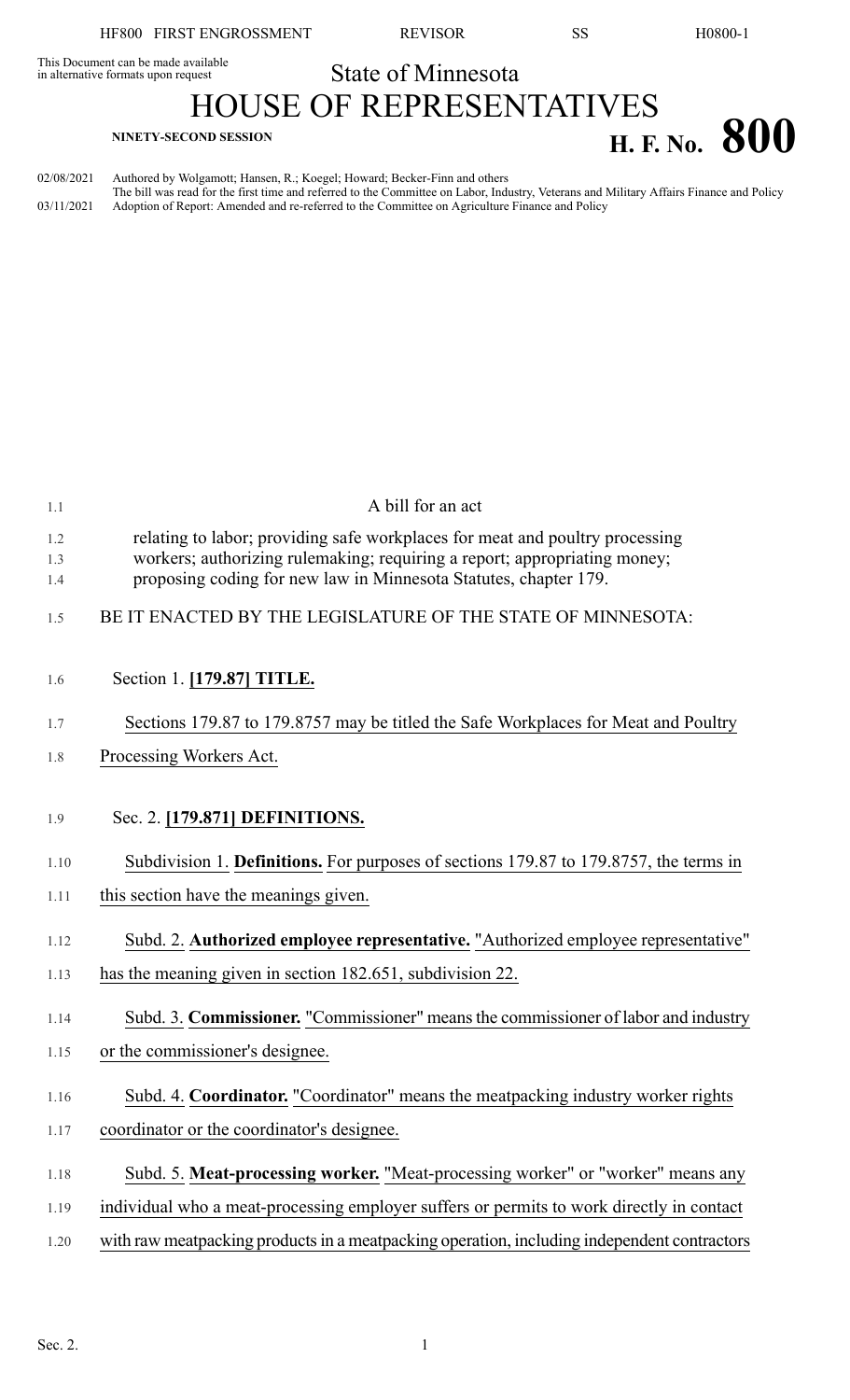| 2.1     | and persons performing work for an employer through a temporary service or staffing          |
|---------|----------------------------------------------------------------------------------------------|
| 2.2     | agency.                                                                                      |
| 2.3     | Subd. 6. Meatpacking operation. "Meatpacking operation" or "meat-processing                  |
| 2.4     | employer" means a business in which slaughtering, butchering, meat canning, meatpacking,     |
| 2.5     | meat manufacturing, poultry canning, poultry packing, poultry manufacturing, pet food        |
| 2.6     | manufacturing, egg production, processing of meatpacking products, or rendering occurs.      |
| 2.7     | Meatpacking operation or meat-processing employer does not mean a grocery store, deli,       |
| $2.8\,$ | restaurant, or other business preparing meat or poultry products for immediate consumption.  |
| 2.9     | Subd. 7. Meatpacking products. "Meatpacking products" means meat food products               |
| 2.10    | and poultry food products as defined in section 31A.02, subdivision 10.                      |
| 2.11    | Subd. 8. Public health emergency. "Public health emergency" means a peacetime                |
| 2.12    | emergency declared by the governor under section 12.31, a federal public health emergency    |
| 2.13    | declared by the secretary of the Department of Health and Human Services, or a national      |
| 2.14    | emergency declared by the president due to infectious disease or another significant threat  |
| 2.15    | to public health.                                                                            |
| 2.16    | Sec. 3. [179.8715] WORKER RIGHTS COORDINATOR.                                                |
| 2.17    | (a) The commissioner must appoint a meatpacking industry worker rights coordinator           |
| 2.18    | in the Department of Labor and Industry and provide the coordinator with necessary office    |
| 2.19    | space, furniture, equipment, supplies, and assistance.                                       |
| 2.20    | (b) The coordinator must enforce sections 179.87 to 179.8757, including inspecting,          |
| 2.21    | reviewing, and recommending improvements to the practices and procedures of meatpacking      |
| 2.22    | operations in Minnesota. A meat-processing employer must grant the coordinator full access   |
| 2.23    | to all meatpacking operations in this state at any time that meatpacking products are being  |
| 2.24    | processed or meat-processing workers are on the job.                                         |
| 2.25    | (c) No later than December 1 each year, the coordinator must submit a report to the          |
| 2.26    | governor and the chairs and ranking minority members of the legislative committees with      |
| 2.27    | jurisdiction over labor. The report must include recommendations to promote better treatment |
| 2.28    | of meat-processing workers. The coordinator shall also post the report on the Department     |
| 2.29    | of Labor and Industry's website.                                                             |
| 2.30    | Sec. 4. [179.872] REFUSAL TO WORK UNDER DANGEROUS CONDITIONS.                                |
| 2.31    |                                                                                              |
|         | (a) A meat-processing worker has a right to refuse to work under conditions that the         |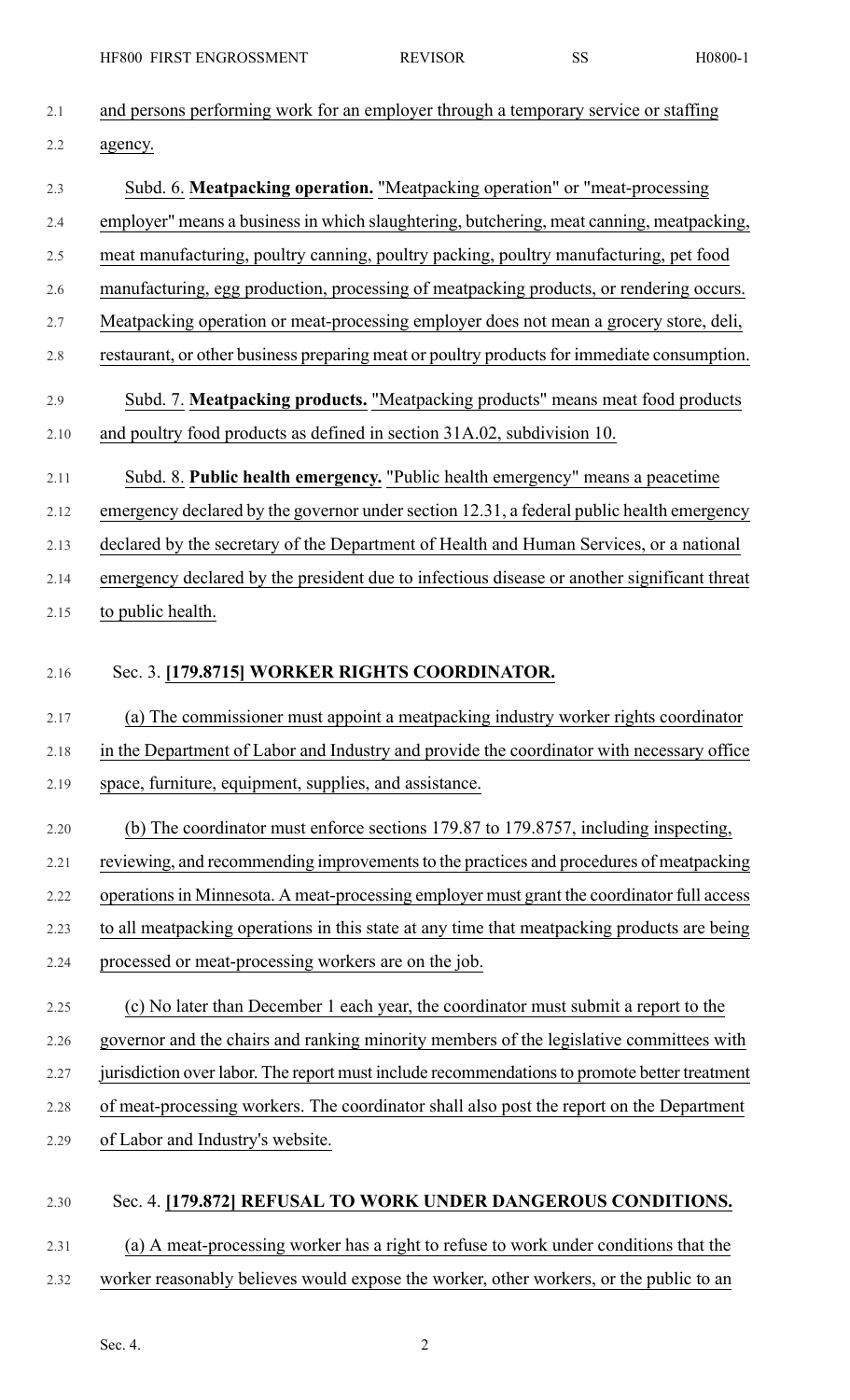| <b>HE 600 THAS LENOROSSMENT</b>                                                                                                                           |                                                                                        | 110000-1 |
|-----------------------------------------------------------------------------------------------------------------------------------------------------------|----------------------------------------------------------------------------------------|----------|
| unreasonable risk of illness or injury, or exposure to illness or injury, including the infectious                                                        |                                                                                        |          |
| disease known as COVID-19.                                                                                                                                |                                                                                        |          |
|                                                                                                                                                           |                                                                                        |          |
|                                                                                                                                                           | (b) A meat-processing employer must not discriminate or take adverse action against    |          |
| any worker for a good faith refusal to work if the worker has requested that the employer                                                                 |                                                                                        |          |
| correct a hazardous condition and that condition remains uncorrected.                                                                                     |                                                                                        |          |
|                                                                                                                                                           | (c) A meat-processing worker who has refused in good faith to work under paragraph     |          |
| (a) or (b) and who has not been reassigned to other work by the meat-processing employer                                                                  |                                                                                        |          |
| must, in addition to retaining a right to continued employment, continue to be paid by the                                                                |                                                                                        |          |
| employer for the hours that would have been worked until such time as the meat-processing                                                                 |                                                                                        |          |
| employer can demonstrate that the condition has been remedied.                                                                                            |                                                                                        |          |
|                                                                                                                                                           |                                                                                        |          |
| Sec. 5. [179.874] UNEMPLOYMENT INSURANCE; DANGEROUS MEAT                                                                                                  |                                                                                        |          |
| PACKING CONDITIONS.                                                                                                                                       |                                                                                        |          |
|                                                                                                                                                           | (a) Notwithstanding any law to the contrary, the provisions of this section govern     |          |
| unemployment insurance claims for meat-processing workers.                                                                                                |                                                                                        |          |
|                                                                                                                                                           | (b) An individual who left employment because a meat-processing employer failed to     |          |
| cure a working condition that made the work environment unsuitable for health or safety                                                                   |                                                                                        |          |
| reasons has good cause for leaving employment.                                                                                                            |                                                                                        |          |
|                                                                                                                                                           | (c) During a public health emergency, an individual must not be required to prove that |          |
| a working condition that made the environment unsuitable for health or safety reasons was                                                                 |                                                                                        |          |
| unique to the worker or that the risk was not customary to the worker's occupation.                                                                       |                                                                                        |          |
|                                                                                                                                                           |                                                                                        |          |
|                                                                                                                                                           | (d) An individual must be deemed to have exhausted reasonable alternatives to leaving  |          |
| if the individual, authorized employee representative, or another employee notified the                                                                   |                                                                                        |          |
| meat-processing employer of the unsafe or unhealthy working condition and the employer                                                                    |                                                                                        |          |
| did not cure it or if the employer knew or should have had reason to know that the condition<br>made the work environment unsuitable and did not cure it. |                                                                                        |          |
|                                                                                                                                                           |                                                                                        |          |
|                                                                                                                                                           | (e) During a public health emergency, an individual has good cause to leave employment |          |
| if the individual leaves to care for a seriously ill or quarantined family or household member.                                                           |                                                                                        |          |
|                                                                                                                                                           | (f) An individual has good cause to refuse an offer of employment or reemployment if   |          |
| the meat-processing employer has not cured a working condition that makes the work                                                                        |                                                                                        |          |
| environment unsuitable for health or safety reasons, including any condition that required                                                                |                                                                                        |          |
| the workplace to close or reduce operations pursuant to a state or federal executive order                                                                |                                                                                        |          |
| issued during a public health emergency.                                                                                                                  |                                                                                        |          |
|                                                                                                                                                           |                                                                                        |          |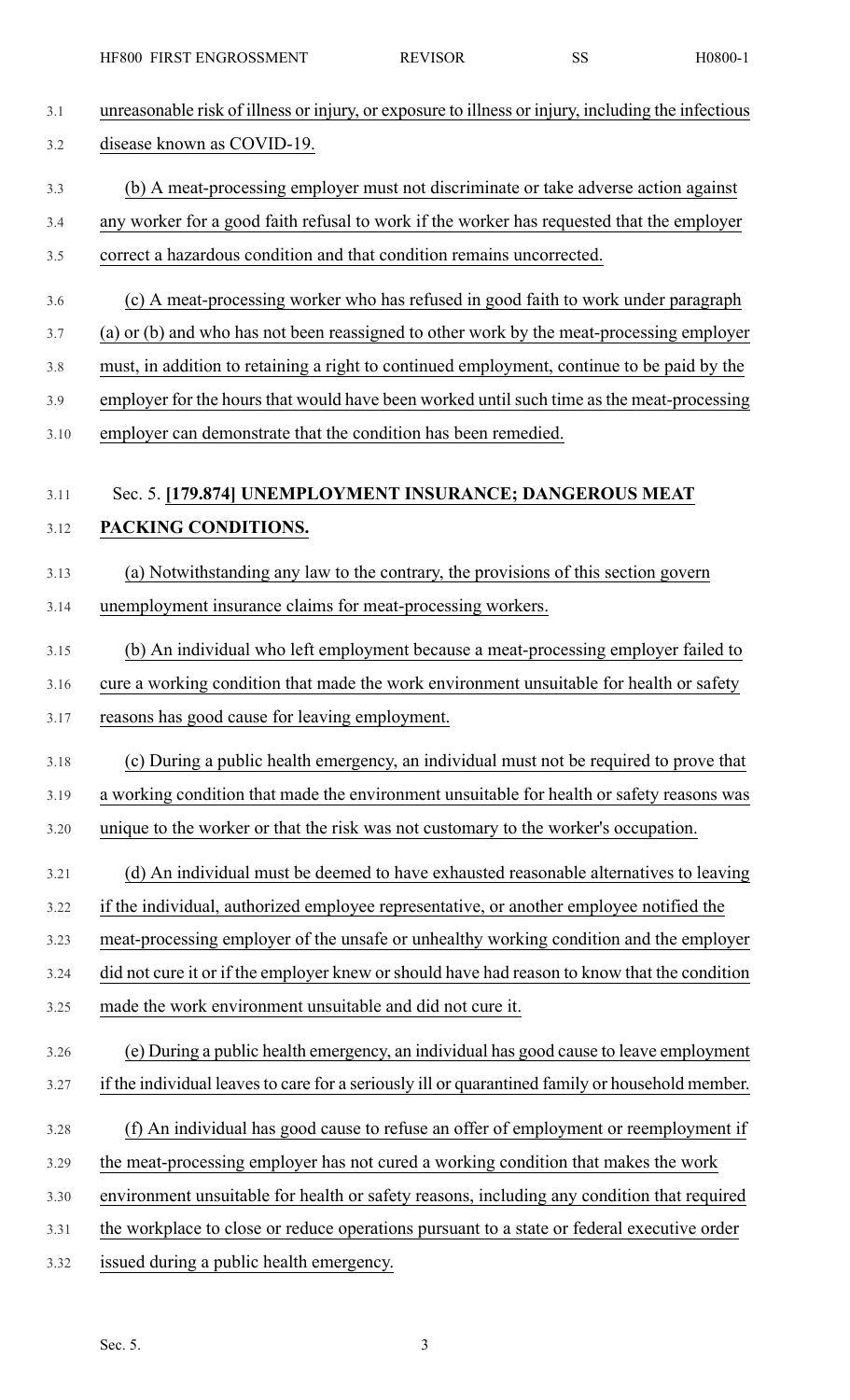4.1 (g) An individual has good cause to refuse an offer of employment or reemployment 4.2 from a meat-processing employer if the conditions of work would require the individual to 4.3 violate government public health guidance or to assume an unreasonable health risk. 4.4 (h) An individual has good cause to refuse an offer of employment or reemployment 4.5 from a meat-processing employer if the individual is required to care for a child whose 4.6 school is closed due to a public health emergency or if the individual is required to otherwise 4.7 care for a family or household member during a public health emergency. 4.8 (i) The commissioner of employment and economic development may enforce and 4.9 administer this section. 4.10 Sec. 6. **[179.875] ENFORCEMENT AND COMPLIANCE.** 4.11 Subdivision 1. **Administrative enforcement.** The coordinator, either on the coordinator's 4.12 initiative or in response to a complaint, may inspect a meatpacking operation and subpoena 4.13 records and witnesses. If a meat-processing employer does not comply with the coordinator's 4.14 inspection, the coordinator may seek relief as provided in this section. 4.15 Subd. 2. **Compliance authority.** The commissioner of labor and industry may issue a 4.16 compliance order under section 177.27, subdivision 4, requiring an employer to comply 4.17 with sections 179.87 to 179.8757. 4.18 Subd. 3. **Private civil action.** If a meat-processing employer does not comply with a 4.19 provision in sections 179.87 to 179.8757, an aggrieved worker, authorized employee 4.20 representative, or other person may bring a civil action in a court of competent jurisdiction 4.21 within three years of an alleged violation and, upon prevailing, must be awarded the relief 4.22 provided in this section. Pursuing administrative relief is not a prerequisite for bringing a 4.23 civil action. 4.24 Subd. 4. **Other government enforcement.** The attorney general may enforce sections 4.25 179.87 to 179.8757 under section 8.31. A city or county attorney may also enforce these 4.26 sections. Such law enforcement agencies may inspect meatpacking operations and subpoena 4.27 records and witnesses and, where such agencies determine that a violation has occurred, 4.28 may bring a civil action as provided in this section. 4.29 Subd. 5. **Relief.** (a) In a civil action or administrative proceeding brought to enforce 4.30 sections 179.87 to 179.8757, the court or coordinator must order relief as provided in this 4.31 subdivision. 4.32 (b) For any violation of sections 179.87 to 179.8757: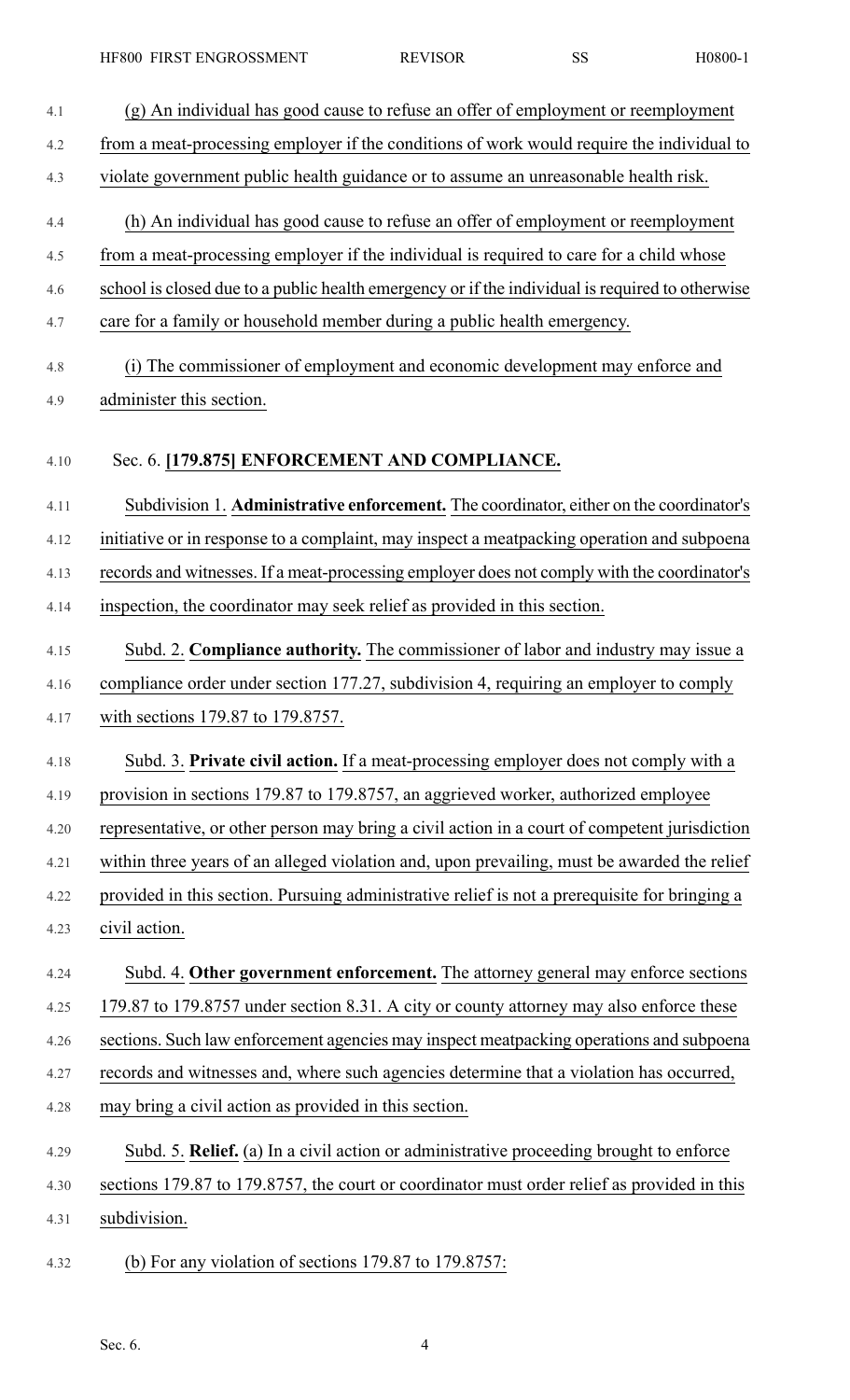| 5.1  | (1) an injunction to order compliance and restrain continued violations, including through       |
|------|--------------------------------------------------------------------------------------------------|
| 5.2  | a stop work order or business closure;                                                           |
| 5.3  | (2) payment to a prevailing worker by a meat-processing employer of reasonable costs,            |
| 5.4  | disbursements, and attorney fees; and                                                            |
| 5.5  | (3) a civil penalty payable to the state of not less than \$100 per day per worker affected      |
| 5.6  | by the meat-processing employer's noncompliance with sections 179.87 to 179.8757.                |
| 5.7  | (c) For any violation of section 179.872:                                                        |
| 5.8  | (1) reinstatement of the worker to the same position held before any adverse personnel           |
| 5.9  | action or to an equivalent position, reinstatement of full fringe benefits and seniority rights, |
| 5.10 | and compensation for unpaid wages, benefits and other remuneration, or front pay in lieu         |
| 5.11 | of reinstatement; and                                                                            |
| 5.12 | (2) compensatory damages payable to the aggrieved worker equal to the greater of \$5,000         |
| 5.13 | or twice the actual damages, including unpaid wages, benefits and other remuneration, and        |
| 5.14 | punitive damages.                                                                                |
|      |                                                                                                  |
| 5.15 | Subd. 6. Whistleblower enforcement; penalty distribution. (a) The relief provided in             |
| 5.16 | this section may be recovered through a private civil action brought on behalf of the            |
| 5.17 | commissioner in a court of competent jurisdiction by another individual, including an            |
| 5.18 | authorized employee representative, pursuant to this subdivision.                                |
| 5.19 | (b) The individual must give written notice to the coordinator of the specific provision         |
| 5.20 | or provisions of sections 179.87 to 179.8757 alleged to have been violated. The individual       |
| 5.21 | or representative organization may commence a civil action under this subdivision if no          |
| 5.22 | enforcement action is taken by the coordinator within 30 days.                                   |
| 5.23 | (c) Civil penalties recovered pursuant to this subdivision must be distributed as follows:       |
| 5.24 | (1) 70 percent to the commissioner for enforcement of sections 179.87 to 179.8757; and           |
| 5.25 | (2) 30 percent to the individual or authorized employee representative.                          |
| 5.26 | (d) The right to bring an action under this subdivision shall not be impaired by private         |
| 5.27 | contract. A public enforcement action must be tried promptly, without regard to concurrent       |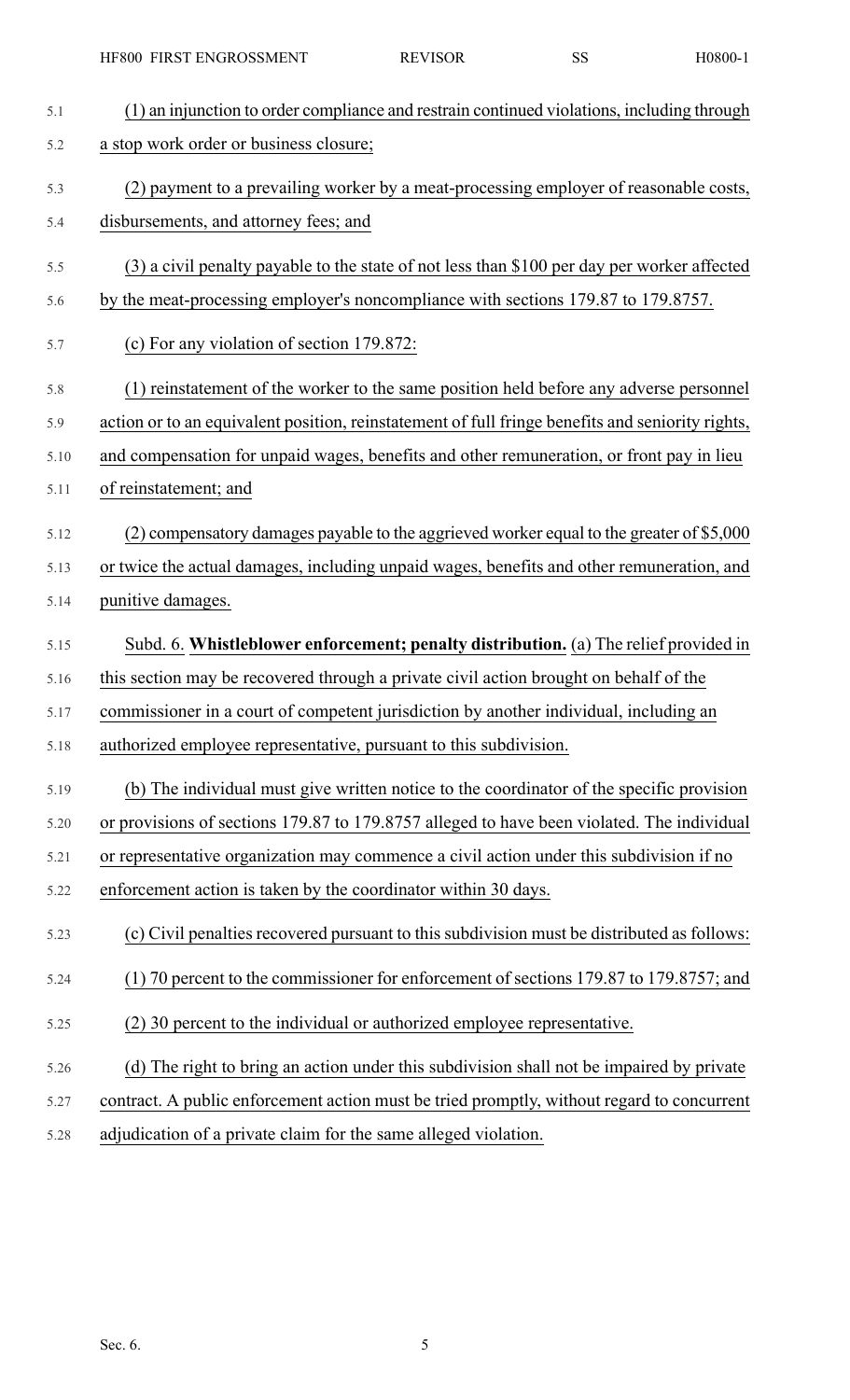## 6.1 Sec. 7. **[179.8755] RETALIATION AGAINST EMPLOYEES AND** 6.2 **WHISTLEBLOWERS PROHIBITED.**

- 6.3 (a) No meat-processing employer or other person may discriminate or take adverse 6.4 action against any worker or other person who raises a concern about meatpacking operation 6.5 health and safety practices or hazards to the employer, the employer's agent, other workers, 6.6 a government agency, or to the public, including through print, online, social, or any other 6.7 media.
- 6.8 (b) If an employer or other person takes adverse action against a worker or other person 6.9 within 90 days of the worker's or person's engagement or attempt to engage in activities 6.10 protected by sections 179.87 to 179.8757, such conduct raises a presumption that the action 6.11 is retaliatory. The presumption may be rebutted by clear and convincing evidence that the
- 6.12 action was taken for other permissible reasons.
- 6.13 (c) No meat-processing employer or other person may attempt to require any worker to
- 6.14 sign a contract or other agreement that would limit or prevent the worker from disclosing
- 6.15 information about workplace health and safety practices or hazards, or to otherwise abide
- 6.16 by a workplace policy that would limit or prevent such disclosures. Any such agreements
- 6.17 or policies are hereby void and unenforceable as contrary to the public policy of this state.
- 6.18 An employer's attempt to impose such a contract, agreement, or policy shall constitute an
- 6.19 adverse action enforceable under sections 179.87 to 179.8757.
- 6.20 (d) Reporting or threatening to report a meat-processing worker's suspected citizenship 6.21 or immigration status, or the suspected citizenship or immigration status of a family member 6.22 of the worker, to a federal, state, or local agency because the worker exercises a right under 6.23 sections 179.87 to 179.8757 constitutes an adverse action for purposes of establishing a
- 6.24 violation of that worker's rights. For purposes of this paragraph, "family member" means a
- 6.25 spouse, parent, sibling, child, uncle, aunt, niece, nephew, cousin, grandparent, or grandchild 6.26 related by blood, adoption, marriage, or domestic partnership.
- 6.27 (e) Any worker who brings a complaint under sections 179.87 to 179.8757 and suffers 6.28 retaliation is entitled to treble damages in addition to lost pay and recovery of attorney fees 6.29 and costs.
- 6.30 (f) Any company who is found to have retaliated against a food processing worker must 6.31 pay a fine of up to \$....... to the commissioner.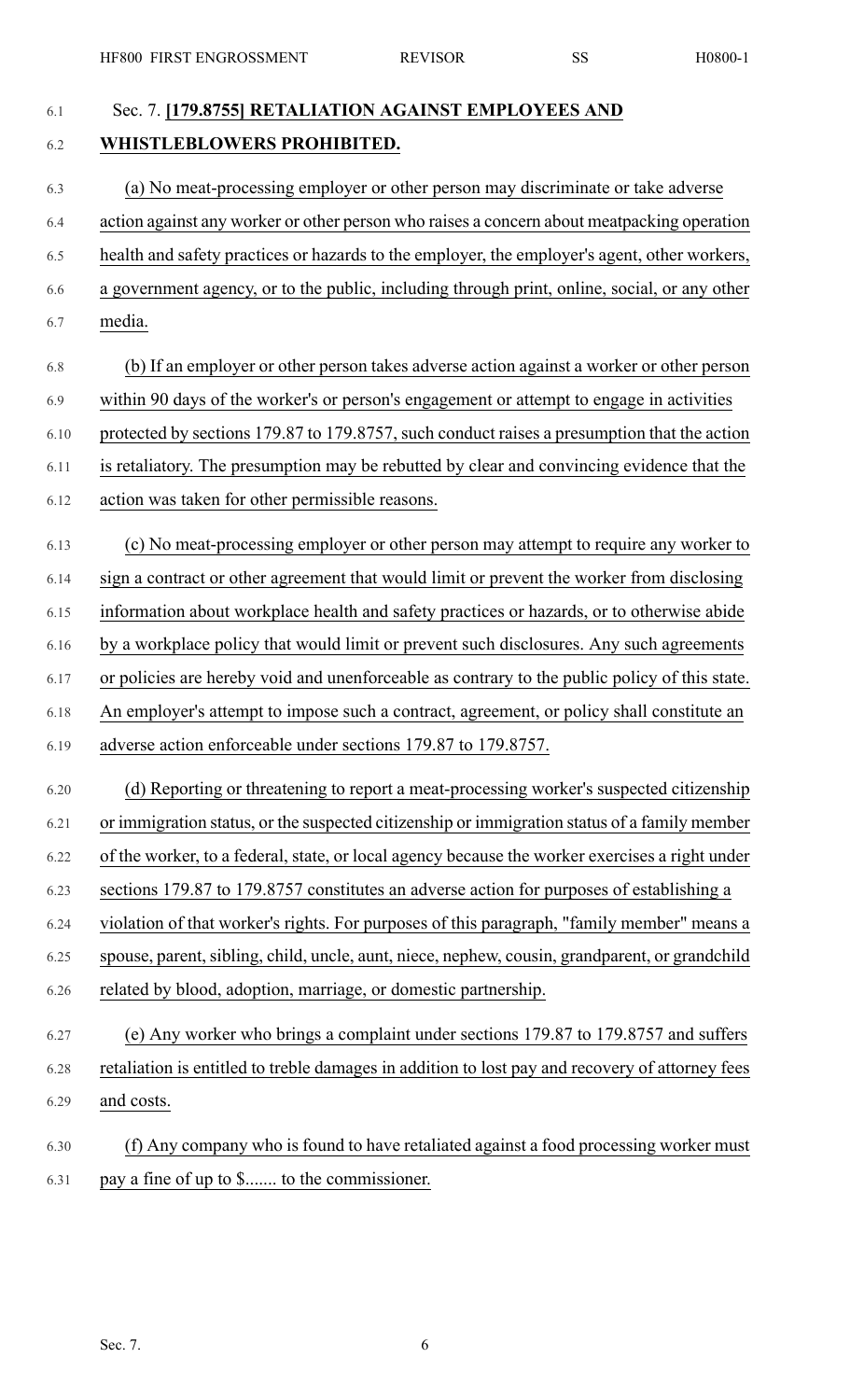| 7.1  | Sec. 8. [179.8756] MEATPACKING WORKER CHRONIC INJURIES AND                                       |
|------|--------------------------------------------------------------------------------------------------|
| 7.2  | <b>WORKPLACE SAFETY.</b>                                                                         |
| 7.3  | Subdivision 1. Safe worker program required; facility committee. (a) Meat-processing             |
| 7.4  | employers must adopt a safe worker program as part of the employer's work accident and           |
| 7.5  | injury reduction program to minimize and prevent musculoskeletal disorders. For purposes         |
| 7.6  | of this section, "musculoskeletal disorders" includes carpal tunnel syndrome, tendinitis,        |
| 7.7  | rotator cuff injuries, trigger finger, epicondylitis, muscle strains, and lower back injuries.   |
| 7.8  | (b) The meat-processing employer's safe worker program must be developed and                     |
| 7.9  | implemented by a committee of individuals who are knowledgeable of the tasks and work            |
| 7.10 | processes performed by workers at the employer's facility. The committee must include:           |
| 7.11 | (1) a certified professional ergonomist;                                                         |
| 7.12 | (2) a licensed, board-certified physician, with preference given to a physician who has          |
| 7.13 | specialized experience and training in occupational medicine, or if it is not practicable for    |
| 7.14 | a physician to be a member of the committee, the employer must ensure that its safe worker       |
| 7.15 | program is reviewed and approved by a licensed, board-certified physician, with preference       |
| 7.16 | given to a physician who has specialized experience and training in occupational medicine;       |
| 7.17 | and                                                                                              |
| 7.18 | (3) at least three workers employed in the employer's facility who have completed a              |
| 7.19 | general industry outreach course approved by the commissioner, one of whom must be an            |
| 7.20 | authorized employee representative if the employer is party to a collective bargaining           |
| 7.21 | agreement.                                                                                       |
| 7.22 | Subd. 2. Program elements. (a) The committee must establish written procedures to                |
| 7.23 | identify ergonomic hazards and contributing risk factors, which must include:                    |
| 7.24 | (1) the ergonomic assessment tools used to measure ergonomic hazards;                            |
| 7.25 | (2) all jobs where the committee has an indication or knowledge that ergonomic hazards           |
| 7.26 | may exist; and                                                                                   |
| 7.27 | (3) workers who perform the same job or a sample of workers in that job who have the             |
| 7.28 | greatest exposure to the ergonomic hazard.                                                       |
| 7.29 | (b) The committee must conduct ergonomic assessments to identify hazards and                     |
| 7.30 | contributing risk factors; review all surveillance data at least quarterly to identify ergonomic |
| 7.31 | hazards and contributing risk factors; and maintain records of the hazard identification         |
| 7.32 | process, which, at a minimum, must include the completed ergonomic assessment tools,             |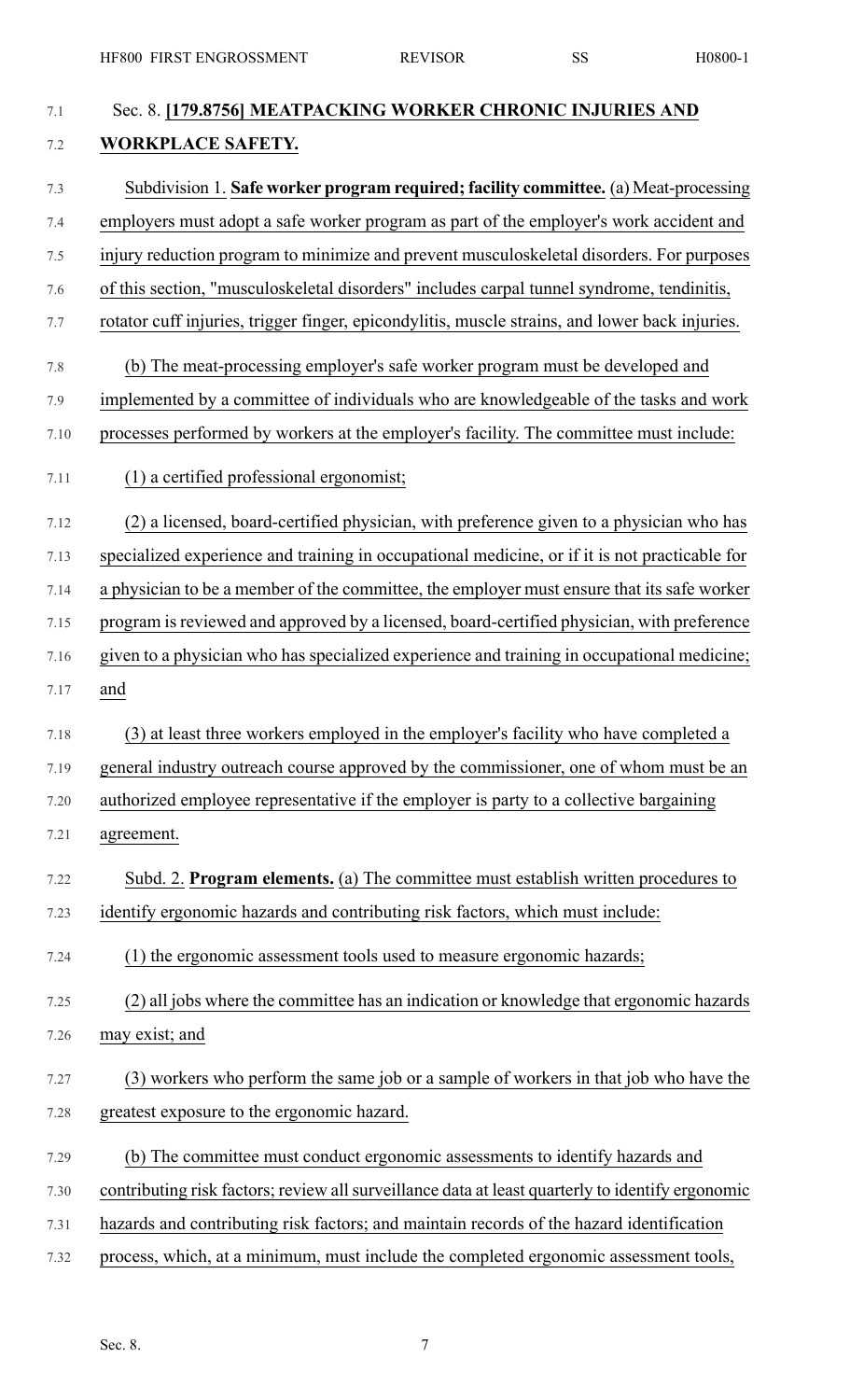| 8.1  | the results of the ergonomic assessments including the jobs and workers evaluated, and the  |
|------|---------------------------------------------------------------------------------------------|
| 8.2  | assessment dates.                                                                           |
| 8.3  | (c) The committee must implement a written ergonomic hazard prevention and control          |
| 8.4  | plan to identify and select methods to eliminate, prevent, or control the ergonomic hazards |
| 8.5  | and contributing risk factors. The plan must:                                               |
| 8.6  | (1) set goals, priorities, and a timeline to eliminate, prevent, or control the ergonomic   |
| 8.7  | hazards and contributing risk factors identified;                                           |
| 8.8  | (2) identify the person or persons responsible for ergonomic hazard assessments and         |
| 8.9  | implementation of controls;                                                                 |
| 8.10 | (3) rely upon the surveillance data and the ergonomic risk assessment results; and          |
| 8.11 | (4) take into consideration the severity of the risk, the numbers of workers at risk, and   |
| 8.12 | the likelihood that the intervention will reduce the risk.                                  |
| 8.13 | (d) A meat-processing employer must control, reduce, or eliminate ergonomic hazards         |
| 8.14 | which lead to musculoskeletal disorders to the extent feasible by using engineering, work   |
| 8.15 | practice, and administrative controls.                                                      |
| 8.16 | (e) The committee must monitor at least annually the implementation of the plan including   |
| 8.17 | the effectiveness of controls and evaluate progress in meeting program goals.               |
| 8.18 | Subd. 3. New employee training. (a) A meat-processing employer must work with the           |
| 8.19 | committee to provide each new employee with information regarding:                          |
| 8.20 | (1) the committee and its members;                                                          |
| 8.21 | (2) the facility's hazard prevention and control plan;                                      |
| 8.22 | (3) early signs and symptoms of musculoskeletal injuries and the procedures for reporting   |
| 8.23 | them;                                                                                       |
| 8.24 | (4) procedures for reporting other injuries and hazards;                                    |
| 8.25 | (5) engineering and administrative hazard controls implemented in the workplace,            |
| 8.26 | including ergonomic hazard controls; and                                                    |
| 8.27 | (6) the availability and use of personal protective equipment.                              |
| 8.28 | (b) A meat-processing employer must work with the committee and ensure that new             |
| 8.29 | workers receive safety training prior to staring a job that the worker has not performed    |
| 8.30 | before. The employer must provide the safety training during working hours and compensate   |
| 8.31 | the new employee at the employee's standard rate of pay. The employer also must give a      |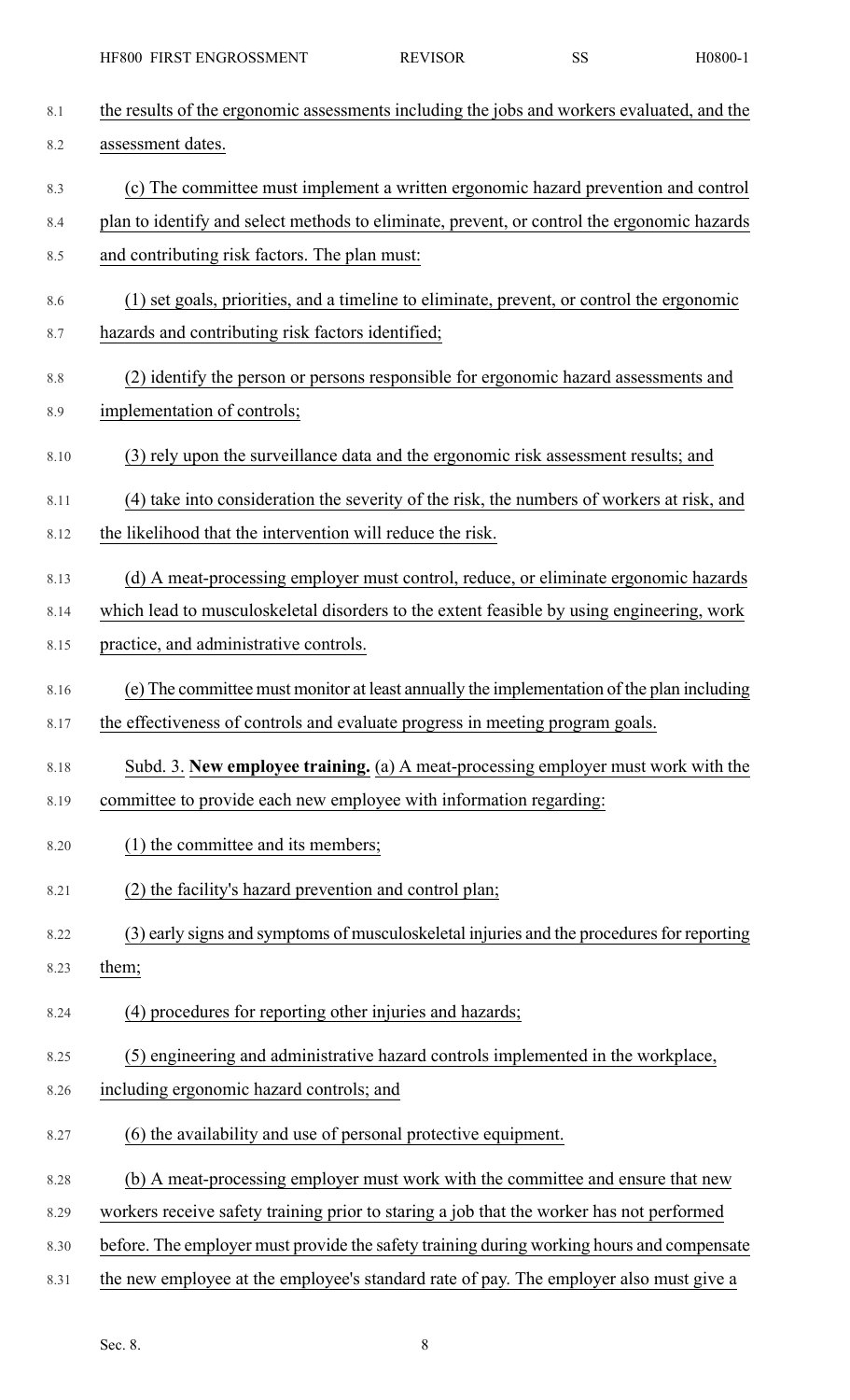| 9.1  | new employee an opportunity within 30 days of the employee's hire date to receive a refresher |
|------|-----------------------------------------------------------------------------------------------|
| 9.2  | training on the topics covered in the new worker safety training. The employer must provide   |
| 9.3  | new employee training in a language and with vocabulary that the employee can understand.     |
| 9.4  | Subd. 4. New task and annual safety training. (a) Meat-processing employers must              |
| 9.5  | provide every worker who is assigned a new task if the worker has no previous work            |
| 9.6  | experience with training on how to safely perform the task, the ergonomic and other hazards   |
| 9.7  | associated with the task, and training on the early signs and symptoms of musculoskeletal     |
| 9.8  | injuries and the procedures for reporting them. The employer must give a worker an            |
| 9.9  | opportunity within 30 days of receiving the new task training to receive refresher training   |
| 9.10 | on the topics covered in the new task training. The employer must provide this training in    |
| 9.11 | a language and with vocabulary that the employee can understand.                              |
| 9.12 | (b) Meat-processing employers must provide each worker with no less than eight hours          |
| 9.13 | of safety training each year. This annual training must address health and safety topics that |
| 9.14 | are relevant to the establishment, such as cuts, lacerations, amputations, machine guarding,  |
| 9.15 | biological hazards, lockout/tagout, hazard communication, ergonomic hazards, and personal     |
| 9.16 | protective equipment. At least two of the eight hours of annual training must be on topics    |
| 9.17 | related to the facility's ergonomic injury prevention program, including the assessment of    |
| 9.18 | surveillance data, the ergonomic hazard prevention and control plan, and the early signs      |
| 9.19 | and symptoms of musculoskeletal disorders and the procedures for reporting them. The          |
| 9.20 | employer must provide this training in a language and with vocabulary that the employee       |
| 9.21 | can understand.                                                                               |
| 9.22 | Subd. 5. Attestation and record keeping. Meat-processing employers must maintain              |
| 9.23 | a written attestation dated and signed by each person who provides training and each          |
| 9.24 | employee who receives training pursuant to this section. This attestation must certify that   |
| 9.25 | the employer has provided training consistent with the requirements of this section. The      |
| 9.26 | employer must ensure that these records are up to date and available to the commissioner,     |
| 9.27 | the coordinator, and the authorized employee representative upon request.                     |
| 9.28 | Subd. 6. Medical services and qualifications. (a) Meat-processing employers must              |
| 9.29 | ensure that:                                                                                  |
| 9.30 | (1) all first-aid providers, medical assistants, nurses, and physicians engaged by the        |
| 9.31 | employer are licensed and perform their duties within the scope of their licensed practice;   |
| 9.32 | (2) medical management of musculoskeletal disorders is under direct supervision of a          |
| 9.33 | licensed physician specializing in occupational medicine who will advise on best practices    |
| 9.34 | for management and prevention of work-related musculoskeletal disorders; and                  |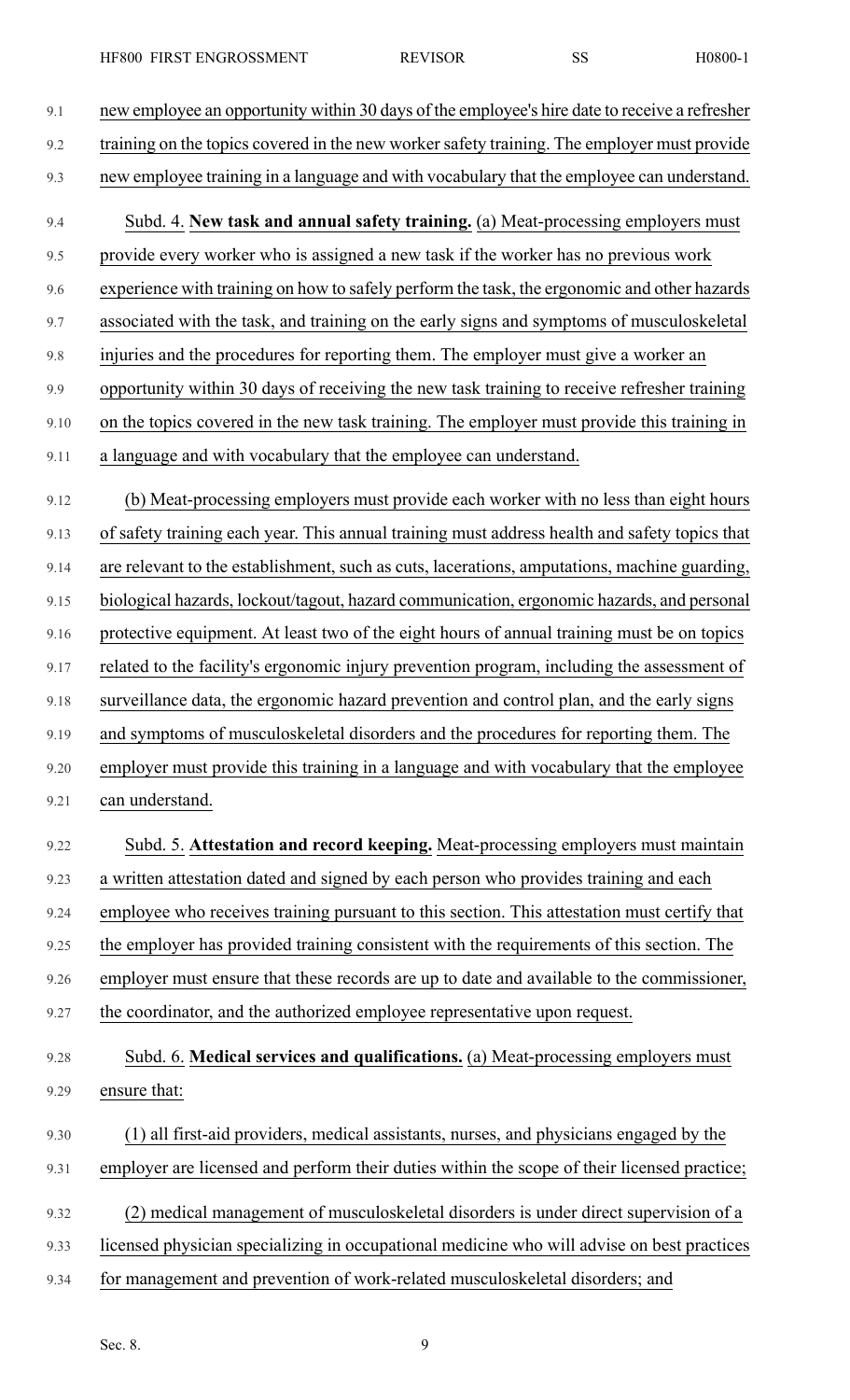| 10.1  | (3) medical management of musculoskeletal injuries follows the most current version              |
|-------|--------------------------------------------------------------------------------------------------|
| 10.2  | of the American College of Occupational and Environmental Medicine practice guidelines.          |
| 10.3  | (b) Meat-processing employers must make a record of all worker visits to medical or              |
| 10.4  | first aid personnel, regardless of severity or type of illness or injury, and make these records |
| 10.5  | available to the coordinator and the authorized employee representative.                         |
| 10.6  | (c) Meat-processing employers must maintain records of all ergonomic injuries suffered           |
| 10.7  | by workers for at least five years.                                                              |
| 10.8  | (d) The coordinator may compile, analyze, and publish annually, either in summary or             |
| 10.9  | detailed form, all reports or information obtained under sections 179.87 to 179.8757,            |
| 10.10 | including information about safe worker programs, and may cooperate with the United              |
| 10.11 | States Department of Labor in obtaining national summaries of occupational deaths, injuries,     |
| 10.12 | and illnesses. The coordinator must preserve the anonymity of each employee with respect         |
| 10.13 | to whom medical reports or information is obtained.                                              |
| 10.14 | (e) Meat-processing employers must not institute or maintain any program, policy, or             |
| 10.15 | practice that discourages employees from reporting injuries, hazards, or safety standard         |
| 10.16 | violations.                                                                                      |
| 10.17 | Subd. 7. <b>Rulemaking required.</b> The commissioner must adopt rules requiring employers       |
| 10.18 | to maintain accurate records of meat-processing worker exposure to ergonomic hazards.            |
| 10.19 | Subd. 8. Pandemic protections. (a) This subdivision applies during a peacetime public            |
| 10.20 | health emergency declared under section 12.31, subdivision 2.                                    |
| 10.21 | (b) Meat-processing employers must maintain at least a six-foot radius of space around           |
| 10.22 | and between each worker. An employer may accomplish such distancing by increasing                |
| 10.23 | physical space between workstations, slowing production speeds, staggering shifts and            |
| 10.24 | breaks, adjusting shift size, or a combination thereof. The employer must reconfigure            |
| 10.25 | common or congregate spaces to allow for such distancing, including lunch rooms, break           |
| 10.26 | rooms, and locker rooms. The coordinator must reinforce social distancing by allowing            |
| 10.27 | workers to maintain six feet of distance along with the use of plastic barriers.                 |
| 10.28 | (c) Meat-processing employers must provide employees with face masks and must make               |
| 10.29 | face shields available on request. Face masks, including replacement face masks, and face        |
| 10.30 | shields must be provided at no cost to the employee. All persons present at the meatpacking      |
| 10.31 | operation must wear face masks in the facility except in those parts of the facility where       |
| 10.32 | infection risk is low because workers work in isolation.                                         |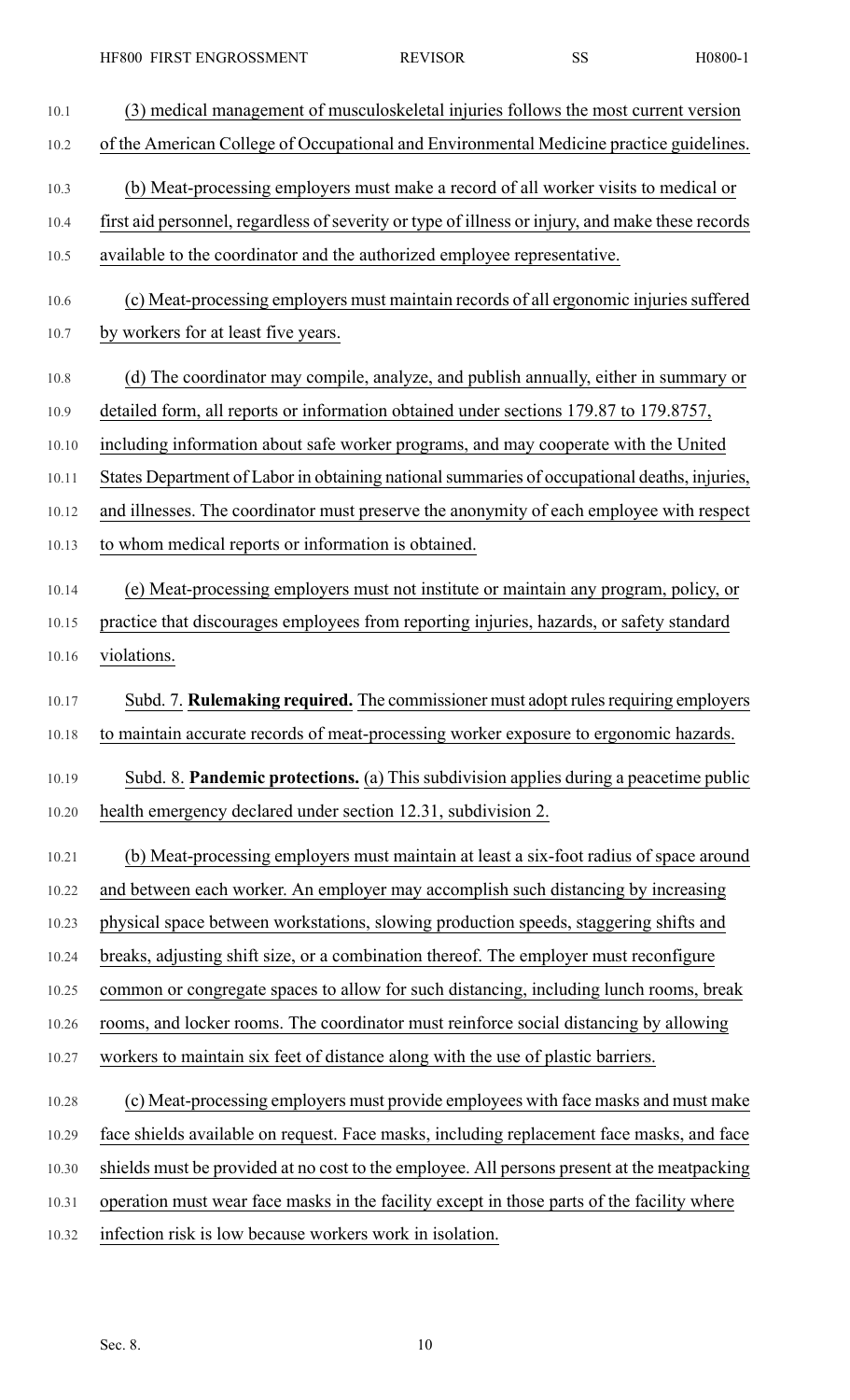HF800 FIRST ENGROSSMENT REVISOR SS H0800-1

11.1 (d) Meat-processing employers must provide all meat-processing workers with the ability 11.2 to frequently and routinely sanitize their hands with either hand-washing or hand-sanitizing 11.3 stations. The employer must ensure that restrooms have running hot and cold water and 11.4 paper towels and are in sanitary condition. The employer must provide gloves to those who 11.5 request them. 11.6 (e) Meat-processing employers must clean and regularly disinfect all frequently touched 11.7 surfaces in the workplace, such as workstations, training rooms, machinery controls, tools, 11.8 protective garments, eating surfaces, bathrooms, showers, and other similar areas. Employers 11.9 must install and maintain ventilation systems that ensure unidirectional air flow, outdoor 11.10 air, and filtration in both production areas and common areas such as cafeterias and locker 11.11 rooms. 11.12 (f) Meat-processing employers must disseminate all required communications, notices, 11.13 and any published materials regarding these protections in English, Spanish, and other 11.14 languages as required for employees to understand the communication. 11.15 (g) Meat-processing employers must provide adequate break time for workers to use 11.16 the bathroom, wash their hands, and don and doff protective equipment. 11.17 (h) Meat-processing employers must provide sufficient personal protective equipment 11.18 for each employee for each shift, plus replacements, at no cost to the employee. 11.19 Meat-processing employers must provide training in proper use of personal protective 11.20 equipment, safety procedures, and sanitation. 11.21 (i) As part of the meat-processing employer's accident, injury, and illness reduction 11.22 program, the employer must create a health and safety committee consisting of equal parts 11.23 company management, employees, and authorized employee representatives. The health 11.24 and safety committee must meet at least twice a year and present results to the commissioner. 11.25 If the meatpacking operation has no collective bargaining agreement, a local labor 11.26 representative must be appointed. 11.27 (j) Meat-processing employers must record all injuries and illnesses in the facility and 11.28 make these records available upon request to the health and safety committee. The employer 11.29 also must make its records available to the commissioner, and where there is a collective 11.30 bargaining agreement, to the authorized bargaining representative. 11.31 (k) Meat-processing employers must provide paid sick time for workers to recuperate 11.32 from illness or injury or to care for ill family members. For purposes of this paragraph, 11.33 "family member" includes: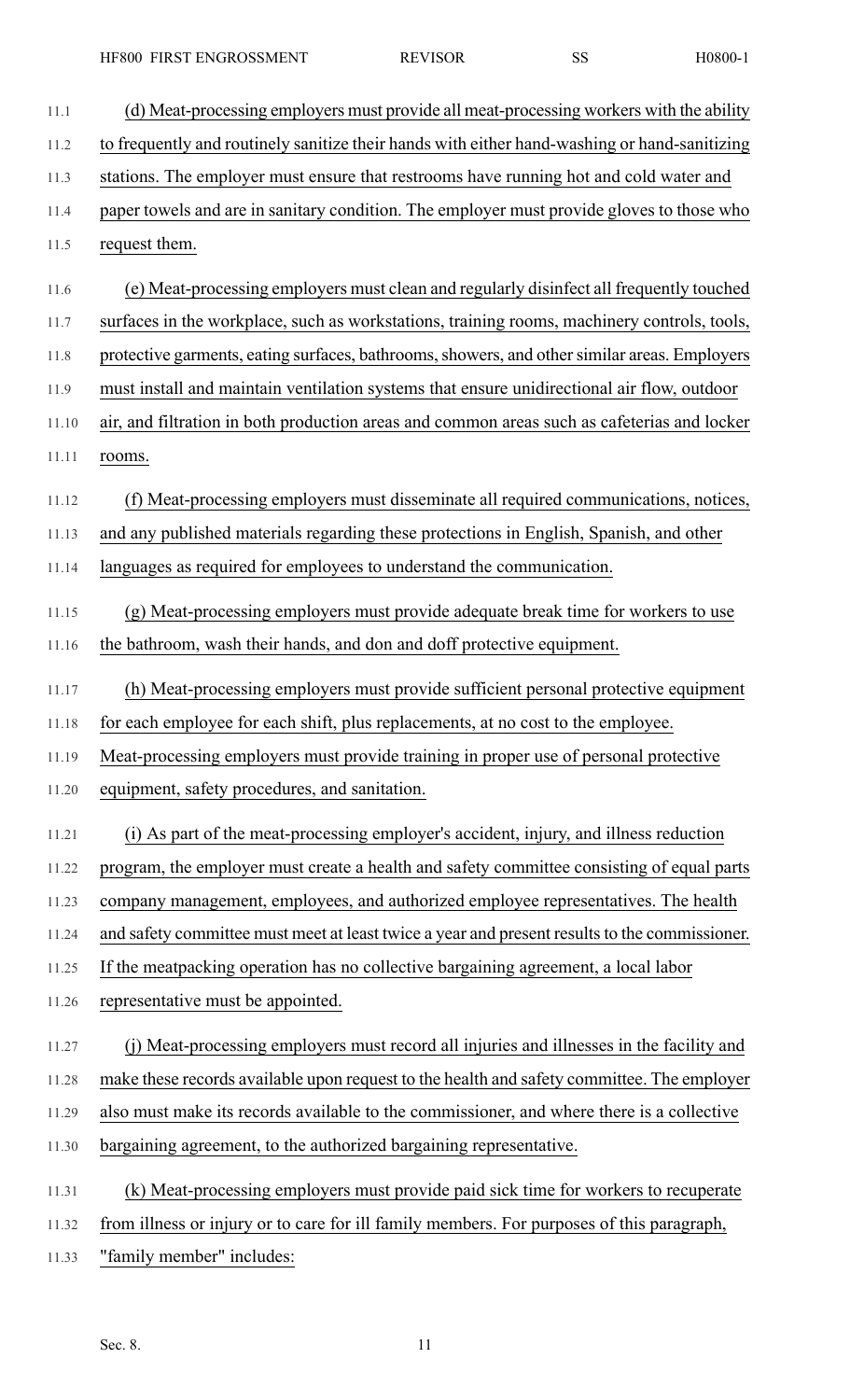| 12.1  | (1) biological, adopted, or foster children, stepchildren, children of domestic partners        |
|-------|-------------------------------------------------------------------------------------------------|
| 12.2  | or spouses, and legal wards of workers;                                                         |
| 12.3  | (2) biological parents, stepparents, foster parents, adoptive parents, or legal guardians       |
| 12.4  | of a worker or a worker's spouse or domestic partner;                                           |
| 12.5  | (3) a worker's legally married spouse or domestic partner as registered under the laws          |
| 12.6  | of any state or political subdivision;                                                          |
| 12.7  | (4) a worker's grandparent, whether from a biological, step-, foster, or adoptive               |
| 12.8  | relationship;                                                                                   |
| 12.9  | (5) a worker's grandchild, whether from a biological, step-, foster, or adoptive                |
| 12.10 | relationship;                                                                                   |
| 12.11 | (6) a worker's sibling, whether from a biological, step-, foster, or adoptive relationship;     |
| 12.12 | and                                                                                             |
| 12.13 | (7) any other individual related by blood or affinity to the worker whose association           |
| 12.14 | with the worker is the equal of a family relationship.                                          |
| 12.15 | (l) All meat-processing workers must accrue at least one hour of paid sick time for every       |
| 12.16 | 30 hours worked. For purposes of this paragraph, paid sick time means time that is              |
| 12.17 | compensated at the same hourly rate, including the same benefits, as is normally earned by      |
| 12.18 | the worker.                                                                                     |
| 12.19 | (m) Meat-processing employers may provide all paid sick time a worker is expected to            |
| 12.20 | accrue at the beginning of the year or at the start of the worker's employment.                 |
| 12.21 | (n) Meat-processing employers must carry an employee's earned paid sick time over               |
| 12.22 | into the following calendar year. If a worker does not wish to carry over sick time, the        |
| 12.23 | meat-processing employer must pay the worker for accrued sick time. If a worker chooses         |
| 12.24 | to receive pay in lieu of carried-over sick time, the employer must provide the worker with     |
| 12.25 | an amount of paid sick time that meets or exceeds the requirements of sections 179.87 to        |
| 12.26 | 179.8757, to be available for the worker's immediate use at the start of the following calendar |
| 12.27 | year.                                                                                           |
| 12.28 | (o) Meat-processing employers must maintain records for at least three years showing            |
| 12.29 | hours worked and paid sick time accrued and used by workers. Employers must allow the           |
| 12.30 | commissioner and coordinator access to these records in order to ensure compliance with         |
| 12.31 | the requirements of sections 179.87 to 179.8757.                                                |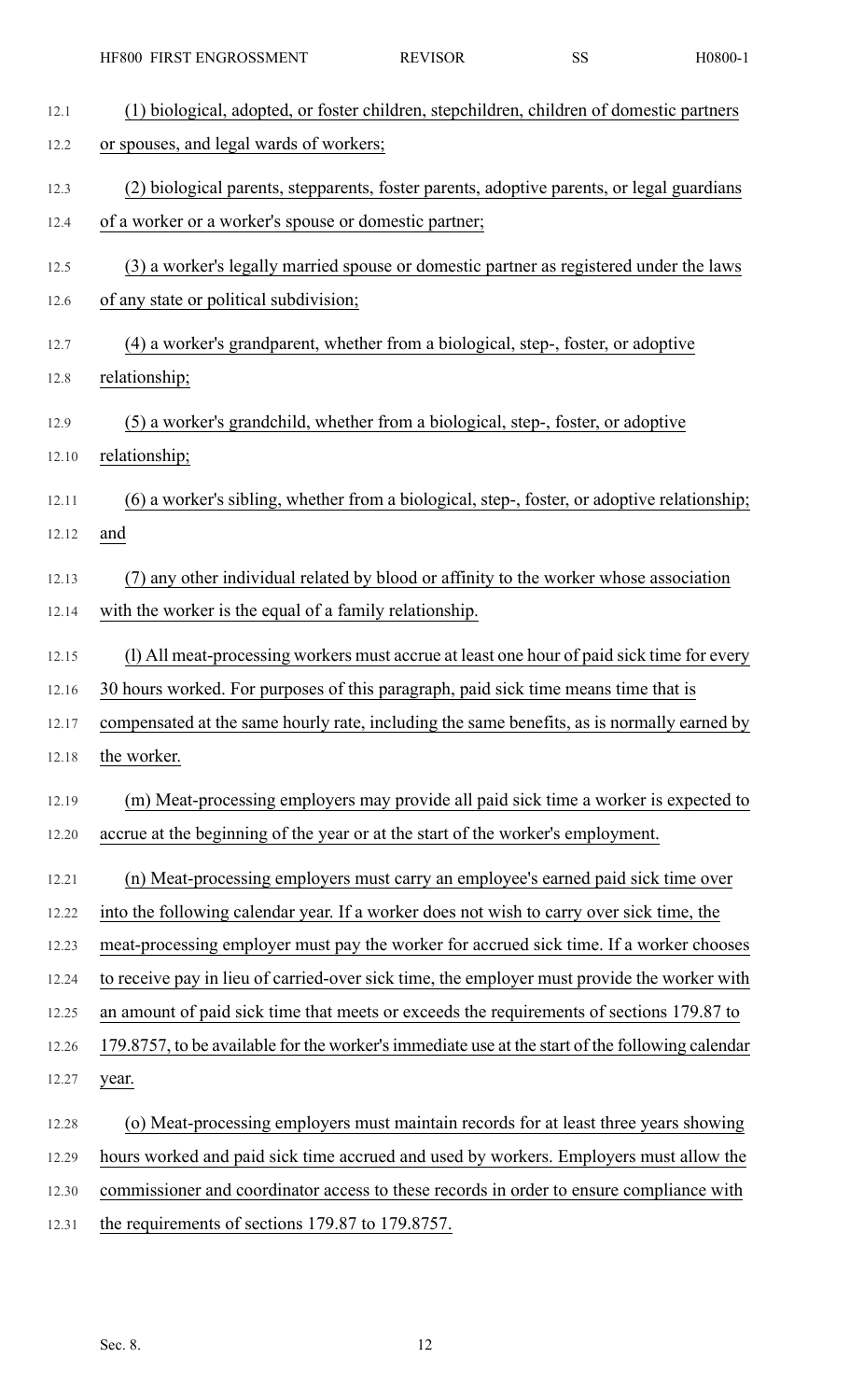- 13.1 (p) If a meat-processing employer transfers a worker to another division or location of 13.2 the same meat-processing employer, the worker is entitled to all earned paid sick time 13.3 accrued in the worker's previous position. If a worker is separated from employment and 13.4 rehired within one year by the same meat-processing employer, the meat-processing employer 13.5 must reinstate the worker's earned sick time to the level accrued by the worker as of the 13.6 date of separation. 13.7 (q) If a meat-processing employer is succeeded by a different employer, all workers of 13.8 the original employer are entitled to all earned paid sick time they accrued when employed 13.9 by the original employer. 13.10 (r) Meat-processing employers must not require workers to find or search for a 13.11 replacement worker to take the place of the worker as a condition of the worker using paid 13.12 sick time. 13.13 (s) Meat-processing employers must not require workers to disclose details of private 13.14 matters as a condition of using paid sick time, including details of a worker or family 13.15 member's illness, domestic violence, sexual abuse or assault, or stalking and harassment. 13.16 If the employer does possess such information, it must be treated as confidential and not 13.17 disclosed without the express permission of the worker. 13.18 (t) Meat-processing employers must provide workers written notice of their rights and 13.19 the employer's requirements under this section at the time the worker begins employment. 13.20 This notice must be provided in English, Spanish, or the employee's language of fluency. 13.21 The amount of paid sick time a worker has accrued, the amount of paid sick time a worker 13.22 has used during the current year, and the amount of pay the worker has received as paid 13.23 sick time must be recorded on or attached to the worker's paycheck. Meat-processing 13.24 employers must display a poster in a conspicuous location in each facility where workers 13.25 are employed that displays the information required under this paragraph. The poster must 13.26 be displayed in English and any language of fluency that is read or spoken by at least five 13.27 percent of the employer's workers. 13.28 (u) Nothing in this subdivision shall be construed to: 13.29 (1) prohibit or discourage an employer from adopting or retaining a paid sick time policy 13.30 that is more generous than the one provided in this subdivision; 13.31 (2) diminish the obligation of an employer to comply with a collective bargaining 13.32 agreement, or any other contract that provides more generous paid sick time to a worker 13.33 than provided for in this subdivision; or
	- Sec. 8. 13